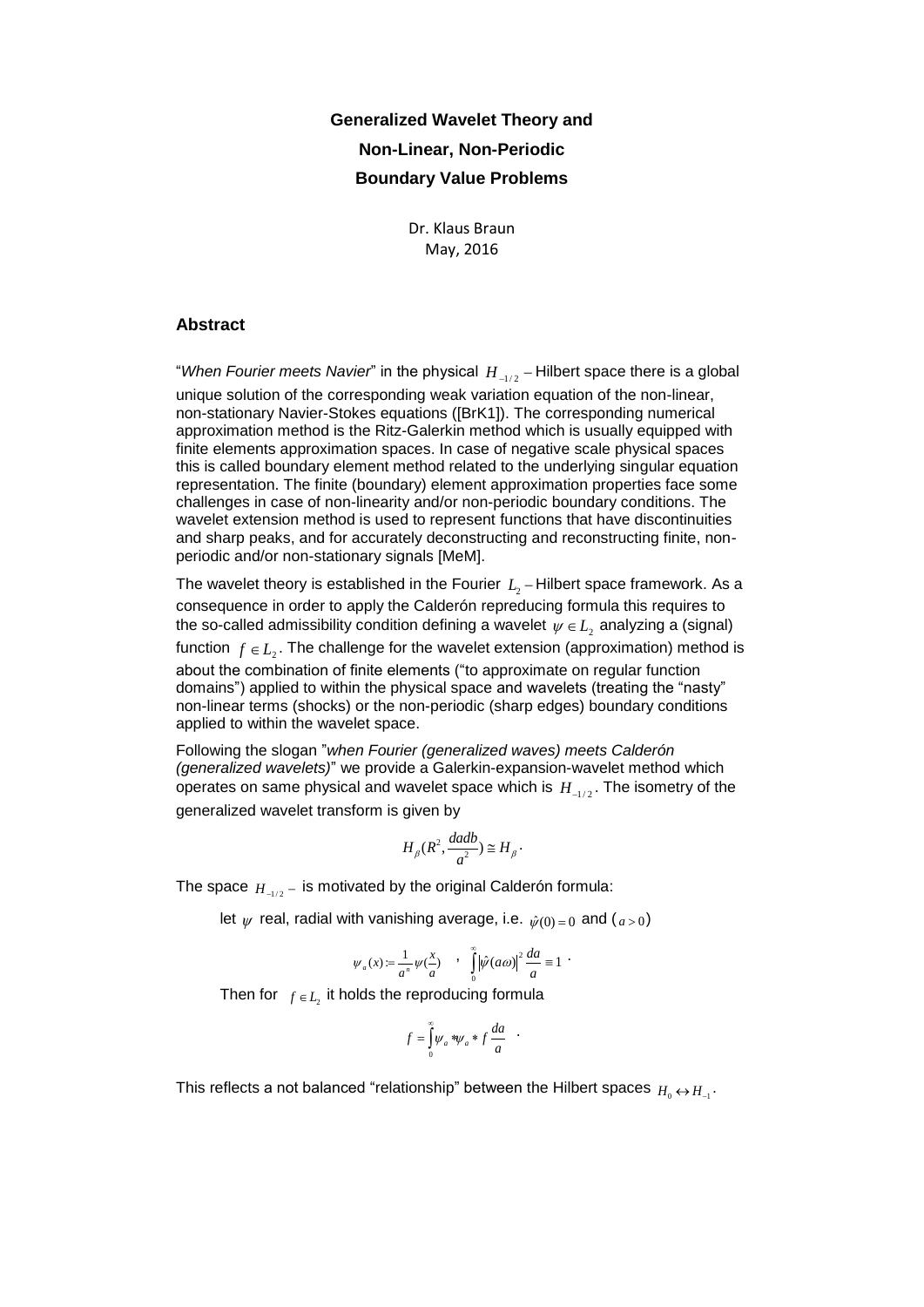**Fourier** (physical  $H_{-1/2}$  -space) **meets Calderón** (wavelet  $H_{-1/2}$  -space)

Most common numerical methods used for numerical solution of partial differential equations are spectral, finite element (FEM) or wavelet methods. While spectral methods have good accuracy its spatial localization is poor (Gibbs phenomenon) the FEM for PDE with smooth boundary conditions have good accuracy and good spatial localization [BrK]. In case of singularity at the boundary good accuracy of FEM can be achieved, as well. However this requires additional problem depending modification of the approximation spaces (e.g. [BlH] [NiJ]).

In [ChF] a Nitsche-based domain composition method is defined and analyzed for the solution of hypersingular integral equations governing the Laplacian in  $R<sup>3</sup>$  exterior to an open surface, subject to a Neumann boundary problem. The method can be applied to linear elasticity and acoustics problems, but in case the operator governing the Lamé equation causes major difficulties.

A wavelet is a function used to divide a given function or continuous signal into different scale components. A wavelet is a  $L_{\text{2}}$  – integrable function  $\psi$  fulfilling the admissibility condition

$$
c_{\psi} := 2\pi \int_{R} \frac{|\hat{\psi}(\omega)|^{2}}{|\omega|} d\omega < \infty
$$

For the parameters for  $a \in R - \{0\}$ ,  $b \in R$  it enables the definition of the wavelet transformation by

$$
L_{\psi}\left[f\right](a,b):=\frac{1}{\sqrt{|a|}}\int\limits_{R}f(t)\psi(\frac{t-b}{a})dt\quad,\quad f\in L_{2}(R)\quad.
$$

The parameters *a*,*b* are called dilation (re-scale, zooming) resp. translation (shift) parameter. For  $a > 0$  the parameter can be interpreted as a reciprocal of frequency. The admissibility condition ensures the validity of the Calderón reconstruction formula

$$
f(x) = \frac{1}{c_{\psi}} \iint_{R} L_{\psi}(b, a) \overline{\psi(\frac{x-b}{a})} \frac{dadb}{a^2}
$$

whereby it holds

$$
\left\| L_{\nu} \left[ f \right] \right\|_{L_2(R^2, \frac{dadb}{a^2})}^2 = \left\| f \right\|_{L_2}^2.
$$

Wavelet transformation analysis is applied especially to nonlinear PDEs having solutions containing local phenomena (e.g. formation of shocks like hurricanes) and interactions between several scales (e.g. atmospheric turbulence where there is motion on continuous range of length scales). Such solutions can be well represented in wavelet bases because of properties like compact support (locality in space) and vanishing moment (locality in time).

Most of the wavelet algorithms can handle periodic boundary conditions. However, different possibilities of dealing general boundary conditions have been studied and the advantage of wavelet transforms over traditional Fourier transforms for representing functions that have discontinuities and sharp peaks, and for accurately deconstructing and reconstructing finite, non-periodic and/or nonstationary signals are still pending ([MeM]).

The Hilbert transformed wavelet approach could allow the direct numerical simulation of scattering and radiation phenomena while avoiding the limitations of boundary element methods (non-uniqueness) and the constraints of artificial, non-reflective boundary conditions.

The various properties of the Hilbert transform and its related Hilbert transformed wavelets suggest that they might be useful for solving exterior boundary value problems with prescribed behavior at the point at  $\infty$ . For instance, acoustic radiation from a compact object is described by a solution of the wave equation that satisfies the Sommerfeld radiation condition at  $\infty$  .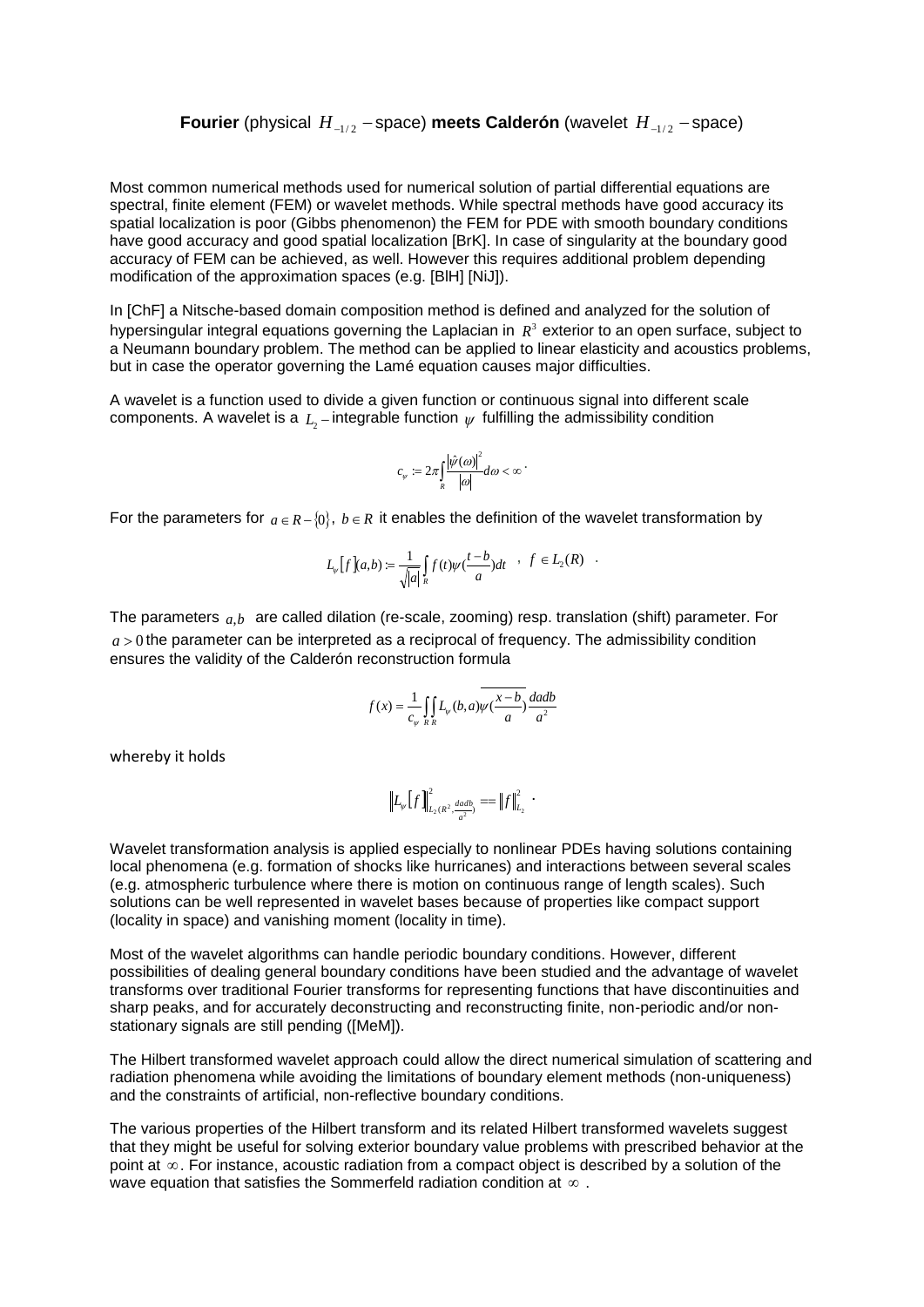The scaling and wavelets functions of compact support can be defined on the real line, *R* , or on the circle (is period) ([WeJ]). The Hilbert transform of a compactly-supported wavelet is also a wavelet ([WeJ]). That is, the Hilbert transformed wavelets are orthogonal to their translates and form a basis for  $\, L_{\rm 2}(R)$  . The Hilbert transform scaling and wavelet functions do not have compact support. Their

support is all of R. The periodic Hilbert transform is defined by a  $\cot(x)$  kernel. The periodic Hilbert transform of a periodic, compact support scaling or wavelet function is not a periodic solution of a scaling relation.

In Galerkin method the degrees of freedom are the expansion coefficients of a set of basis functions and these expansion coefficients are not in physical state in case of a wavelet Galerkin method, means in wavelet space. Moreover, in wavelet Galerkin methods the treatment of nonlinearities is complicated when can be handled with couple of techniques ([MeM]):

- using the connection coefficients
- using the quadrature formula
- using the "pseudo-approach" (first map wavelet space to physical space, compute nonlinear term in physical space and then back to wavelet space); this approach is not very practical because it requires transformation between the physical and the wavelet space.

We propose generalized wavelets to be used by the "pseudo-approach" for the treatment of nonlinearities where the wavelet space is identical with the appropriately defined physical space as proposed in [BrK1]. At the same time the approach overcomes the limitations of boundary element methods (non-uniqueness) and the constraints of artificial, non-reflective boundary conditions of scattering and radiation phenomena.

The approach can be extended to continuous radial wavelet transform on  $R<sup>n</sup>$  with scales  $a$  and orientations  $R = SO(n)$  being related to a Riesz basis enabling dilations, rotations and translation of a single function  $\psi$  ([RaH]). The corresponding admissibility condition is given by

$$
c_{\psi} := \iint\limits_{R^n} \frac{|\hat{\psi}(\omega)|^2}{|\omega|^n} d\omega < \infty
$$

with

$$
\hat{\psi}(\omega) \coloneqq \frac{1}{(2\pi)^{n/2}} \iint\limits_{R^n} \psi(x) e^{-ix\cdot\omega} d\omega \enspace \cdot
$$

For a radial function  $f(x) = F(|x|) = F(r)$  it holds

$$
\hat{f}(\omega) = \frac{2\pi^{n/2}}{\Gamma(n/2)} \int_{0}^{\infty} F(r) \cdot \hat{v}(r\omega) \cdot r^{n-1} dr
$$

with the Fourier transform of the uniform distribution of unit mass over the unit sphere with center at the origin given by

$$
\hat{v}(\omega = 2^{(n-2)/2} \Gamma(\frac{n+1}{2}) \cdot |\omega|^{(2-n)/2} J_{(n-2)/2}(|\omega|) \cdot
$$

With respect to the Hilbert-Courant conjecture in the context of the wave radiation problem (regarding the existence of families of distortion-free, progressive waves and the Huygens principle, [BrK2]) and the straightforward generalization of the below for a continuous radial wavelet theory on  $R<sup>n</sup>$ ([RaH]v1.5.2) we note that

- $d\hat{v}(0=0$  iff the space-time dimension is  $n = 4$ , ([WaG]2.13, 15.5:  $J_0(2\sqrt{0}) = 0$ )
- the spatial lattice is equidistant only in the special cases of space-time dimensions  $n = 2, 4$ , ([RaH] chapter 3)
- the analog properties of classical Riesz transforms on spheres ([ArN]).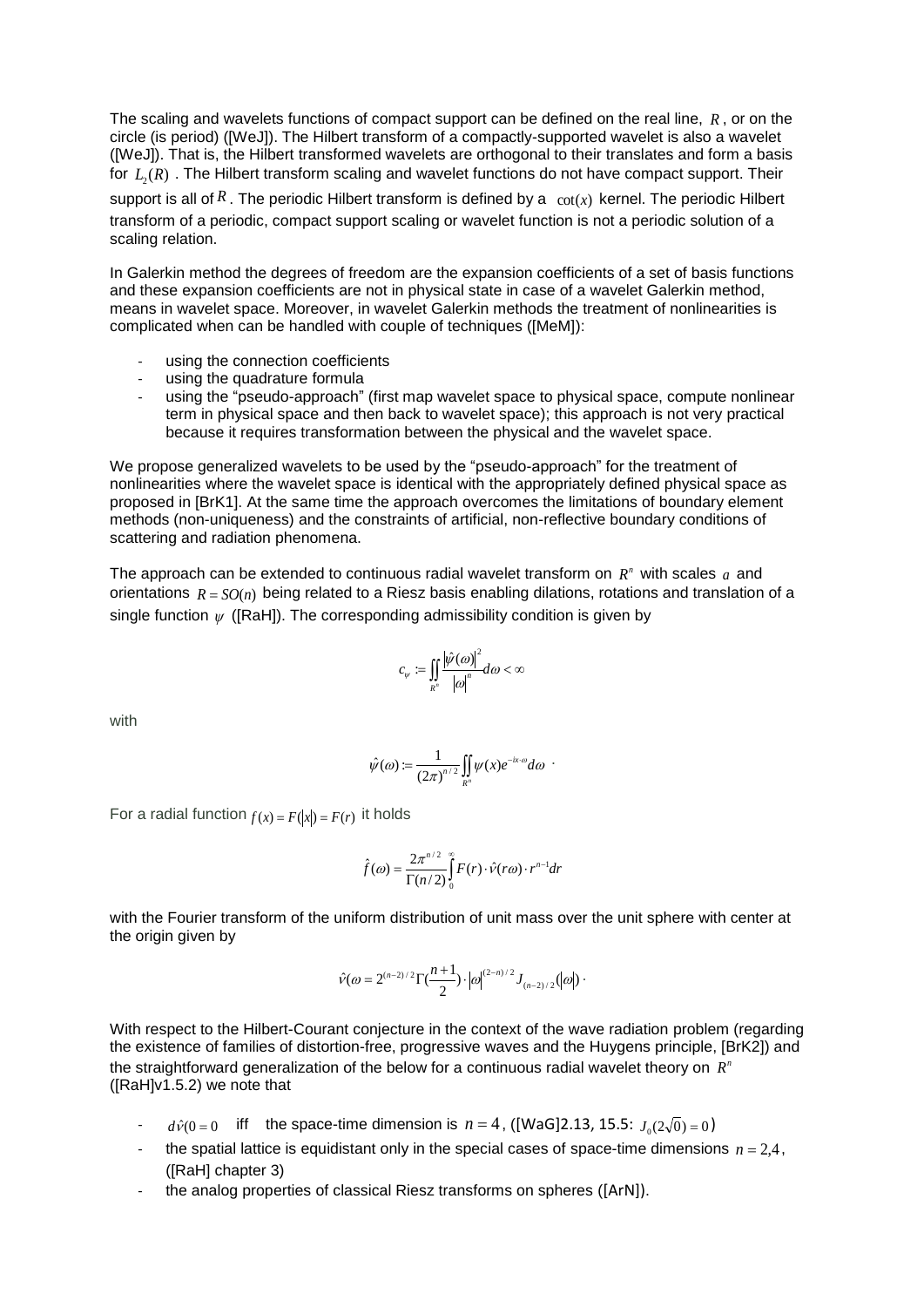In this paper we consider the Poisson boundary value (model) problem with non-periodic boundary condition for space(-time) dimension  $n = 2$  and generalized periodic function of the Hilbert spaces  $H_{_\beta}$  =  $H_{_\beta}(\Gamma)$ . The related FEM/BEM optimal Galerkin approximation analysis also in case of locally reduced regularity assumptions to the solution is given in [BrK].

Let  $H = L_2^*(\Gamma)$  with  $\Gamma = S^1(R^2)$ , i.e.  $\Gamma$  is the boundary of the unit sphere. Let  $u(s)$  being a  $2\pi$ -periodic function and  $\oint$  denotes the integral from  $\Omega$  to  $2\pi$  in the Cauchy-sense. Then for  $u \in H \coloneqq L_2^*(\Gamma)$  with  $\Gamma \coloneqq S^1(R^2)$  and for real  $\beta$  Fourier coefficients and norms are defined by

$$
u_{\nu} := \frac{1}{2\pi} \oint u(x) e^{-i\kappa x} dx \quad ||u||_{\beta}^{2} := \sum_{-\infty}^{\infty} |v|^{2\beta} |u_{\nu}|^{2}.
$$

Then the Fourier coefficients of the convolution operator

$$
(Au)(x) := -\oint \log 2 \sin \frac{x - y}{2} u(y) dy = \oint k(x - y) u(y) dy
$$

are given by

$$
(Au)_{v} = k_{v} u_{v} = \frac{1}{2|v|} u_{v}.
$$

The operator  $A$  enables characterization of the Hilbert spaces and  $H_{A_{1/2}}$  in the form

$$
H_{-1/2} = \big\{\psi \big\| \psi \big\|_{-1/2}^2 = (A \psi, \psi)_0 < \infty \big\} \quad .
$$

We note that  $k_0 = 0$ . In this framework the admissibility condition for standard wavelets  $\psi$  is equivalent to  $\;\;\psi\in H_{_{-1/2}}\;$  and the admissibility condition constant is given by the norm  $\;\;\|\psi\|^2_{_{-1/2}}\,.$ 

The (simple layer potential) integral equation  $A_\mathit{W} = g$  solves the boundary value problem

$$
\Delta \psi = 0 \quad \text{in} \quad D := \{(x, y) \in R^2 | x^2 + y^2 < 1 \}
$$
\n
$$
\psi = g \quad \text{on} \quad \Gamma := S^1 (R^2) = \partial D \ .
$$

The related Ritz method using spline spaces is called boundary finite element method (BEM). In the case above this defines a (Ritz-) Galerkin approximation  $\;\;\psi_{_h}:=R_{_h}\!\psi\in S_{_h}\,\subset H_{_{-1/2}}$ 

$$
(A\psi, \chi) = (A\psi_h, \chi) \text{ for all } \chi \in S_h \subset H_{-1/2}.
$$

with optimal approximation behavior with respect to the related regularity of the solution  $\psi$  and the triangle parameter  $h$  ([BrK]). Let  $\phi_{_h}=A\,\psi_{_h}$  the corresponding approximation of the Ritz approximation  $\psi_h$  of  $A\psi = g$ . Then the error  $\phi - \phi_h$  can be represented in the form  $(\phi - \phi_h) = (\ln|\xi - \phi|, \psi - \psi_h)$  whereby

$$
\phi_h(\xi) = \oint \ln \left|\xi - \eta \middle| \psi_h(y) \, dy \right|
$$

and  $\xi = \xi_1 + i\xi_2$ ,  $\eta = \eta_1 + i\eta_2 = e^{iy}$ . For  $\xi = \xi_1 + i\xi_2$  with  $|\xi| < 1$  fixed the function  $\mu(y) = \ln |\xi - e^{iy}|$  is analytical with respect to *y* . From the Schwarz inequality it therefore follows

$$
\left|\phi(\xi) - \phi_h(\xi)\right| \le \left\|\mu\right\|_{\beta} \left\|\psi - \psi_h\right\|_{-\beta} \le c h^{2t+1} \left\|\psi\right\|_{t} \left\|\mu\right\|_{t+1} \quad \text{in case } S_h = S_h^{k,t}.
$$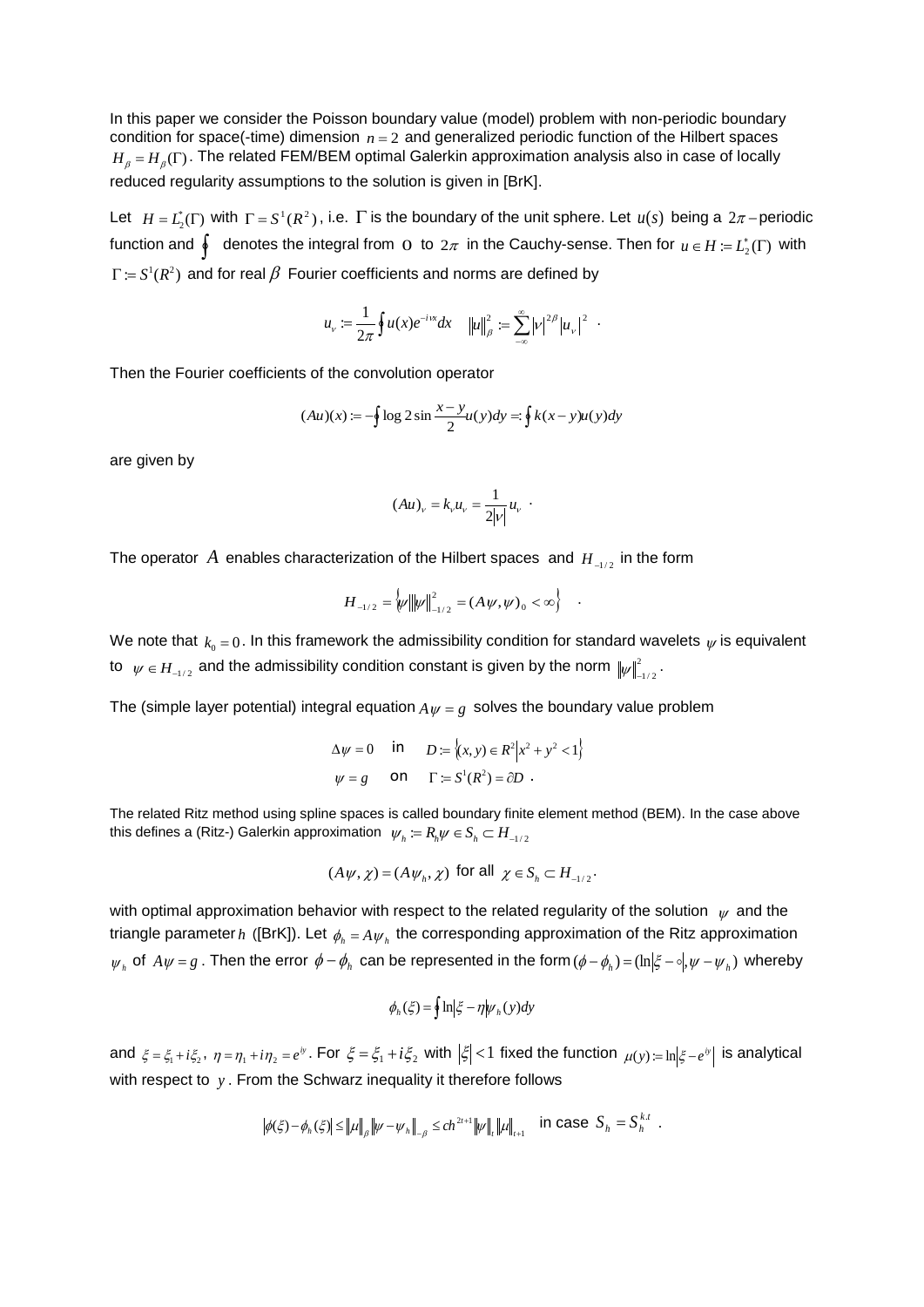The limitation of the "pseudo approach" ([MeM]) in the sense that there is no mapping required from the wavelet space to the physical space and then back to compute nonlinear terms in physical space is enable by the following isometry properties of generalized wavelets defined as  $\,psi \in H_{_{-1/2}} .$ 

**Theorem**: For every  $\psi \in H_{-1/2}$  Calderón's reproducing identity holds true, i.e.

$$
\left\| L_{\psi} \left[ f \right] \right\|_{H_{\beta}(R^2, \frac{dadb}{a^2})}^2 = \left\| f \right\|_{H_{\beta}}^2 \text{ for } f \in H_{\beta}
$$

*Proof*:

$$
\left\| L_{\psi} \left[ f \right] \right\|_{H_{\beta}(R^2, \frac{dadb}{a^2})}^2 = \iint_{R} \left| L_{\psi} \left[ f \right]^{x} (a, \omega) \right|^2 |\omega|^{2\beta+1} \frac{da d\omega}{a^2 \cdot |\omega|}
$$

$$
= \frac{2\pi}{c_{\psi}} \iint_{R} \left| \psi(a\omega) \right| \cdot \left| \hat{f}(\omega) \right|^2 |\omega|^{2\beta+1} \frac{da d\omega}{|a| \cdot |\omega|}
$$

$$
= \frac{2\pi}{c_{\psi}} \iint_{R} \frac{|\psi(\tau)|}{|\tau|} \cdot \left| \hat{f}(\omega) \right|^2 d\tau |\omega|^{2\beta+1} \frac{d\omega}{|\omega|} = \left\| f \right\|_{H_{\beta}}^2.
$$

**Remark**: due to corresponding properties of the Hilbert transform (i.e.  $||H\eta|| = ||\eta||$ ,  $(\eta, H\eta) = 0$ ,  $(H\eta)^{\wedge}(0)=0$ ,  $H\eta=-A\eta'$  the relationship between the generalized wavelets  $(\psi \in H_{-1/2})$  and the standard wavelet ( $\psi\in{H}_{_{0}}$ ,  $\it c_{_{\psi}}<\infty$  ,  $\hat{\psi}(0)\!=\!0)$  is given by

$$
\psi = \xi + \lambda = H\eta + \lambda \quad \text{whereby} \quad \xi, H\eta \in H_0, \ \lambda \in H_0^{\perp ||_{-1/2}}, \ \hat{\xi}(0) = 0 \, .
$$

**Remark:** the extension of the above to space dimensions  $n > 2$  is enabled by the Prandtl and the multi-dimensional analog to the Hilbert transform, the Riesz operators. With respect to the Prandtl operator we recall from [LiI]

Theorem: The Prandtl operator  $\prod$  :  $H_{1/2} \rightarrow H_{-1/2}$  is bounded and coercive, the range  $R(\Pi) = H_1(R^3 - S)$  and the exterior Neumann problem admit one and only on generalized solution.

The theorem prompts to introduce in case of a physical  $|H_{-1/2}$  – space the corresponding energy inner product in the form  $(\Pi u, \Pi v)_{-1/2}$  .

In the above Hilbert space framework the Prandtl operator corresponds to the normal derivative of the double layer potential operator  $T:H_{1/2}(\Gamma) \to H_{-1/2}(\Gamma)$  ([KrR] theorem 8.21):

$$
Tv(x) := \frac{1}{\pi} \frac{\partial}{\partial n(x)} \oint_{\Gamma} v(y) \frac{\partial}{\partial n(y)} \ln \frac{1}{|x - y|} ds(y) , \quad x \in \Gamma
$$

which is selfadjoint with respect to the dual systems  $(H_{1/2}(\Gamma),H_{-1/2}(\Gamma))_{L_2(\Gamma)}$  and  $(H_{-1/2}(\Gamma),H_{1/2}(\Gamma))_{L_2(\Gamma)}$  , that is,

$$
(Tv, w)_{L_2(\Gamma)} = (v, Tw)_{L_2(\Gamma)}
$$
, for all  $v, w \in H_{1/2}(\Gamma)$ .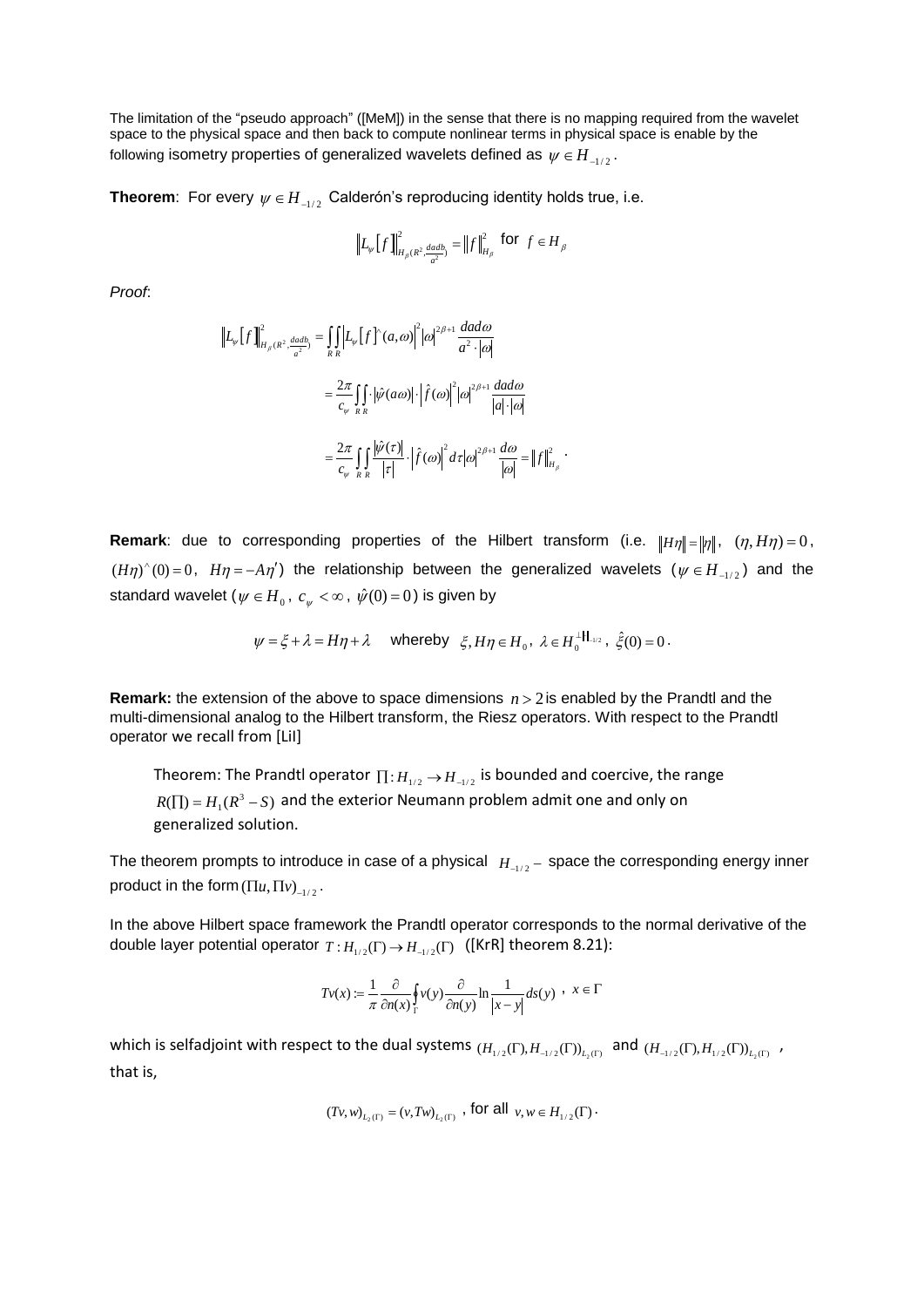The Gaussian function and its Fourier transform have same decay. In case of the wavelet transform the situation is different depending from the wavelet definition and the parameter *a* e.g. leading to the Mexican hat wavelet function

$$
\mu(x) = -\frac{d^2}{dx^2} e^{-x^2/2} = (1-x^2) \cdot e^{-x^2/2}
$$

In case of the proposed generalized wavelet model concept we note that for

$$
\varphi_a(x) = \frac{1}{\sqrt{a}} e^{-\pi x^2/a} = \frac{1}{\sqrt{a}} f(\frac{x}{\sqrt{a}})
$$

and its related Hilbert transform  $\mathcal{\varphi}_{H; a}(x) \coloneqq H\big[\mathcal{\varphi}_a\big](x)$  it holds

$$
\hat{\varphi}_a(x) = \frac{a^{n/2}}{\sqrt{a}} e^{-\pi \cdot a \cdot x^2}, \quad \hat{\int}_{-\infty}^{\infty} \varphi_a(x) = 1 \quad , \quad \varphi_{H,a}(0) = 0 \quad , \quad \left\| \varphi_{H,a} \right\| = \left\| \varphi_a \right\|.
$$

The relationship  $H[f](x) = A[f'](x)$  then defines a generalized wavelet alternatively to the Mexican hat with an appropriate decay in sync with the decay of the related Fourier transform of the to-be transformed function.